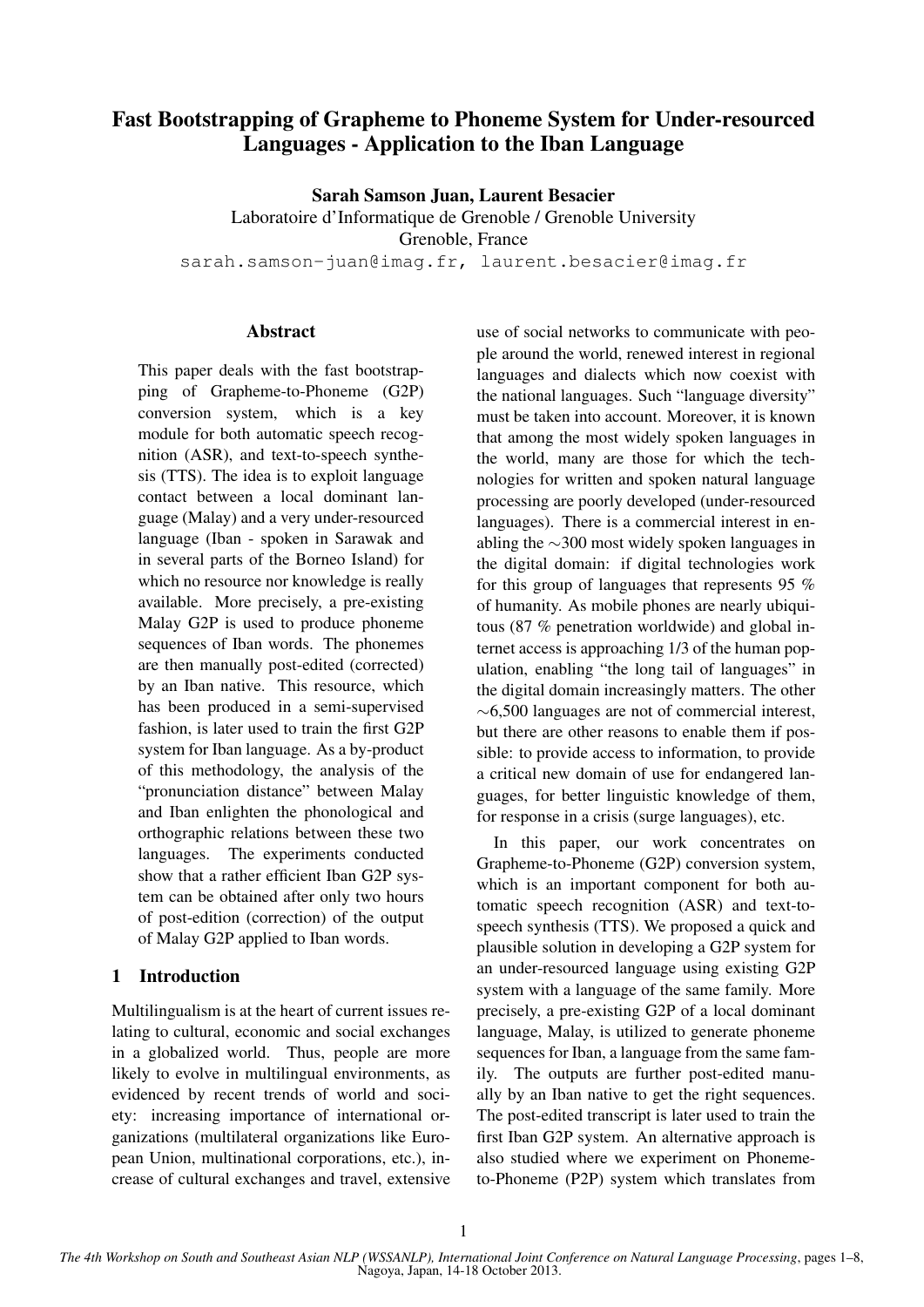Malay pronunciation (output of a Malay G2P) to Iban pronunciation.

This paper is organized as follows: section 2 describes the languages involved in our work and their relationship is detailed in section 3. Section 4 presents our methodology for fast bootstrapping of Iban G2P system with the help of pre-existing Malay G2P and details of the P2P as well as our experimental results of this study. Last but not least, section 5 concludes this work and provides some perspectives.

# 2 Malay and Iban Languages

Malay and Iban languages are both spoken in Malaysia. The latter is mostly spoken only by the Iban community while Malay language has many speakers as it is the country's national language. In the following section, we briefly describe about the two languages and the resources that are currently available for our research.

#### 2.1 Malay language and its G2P system

Globally, Malay is not only spoken in Malaysia but also in several other neighboring countries such as Brunei, Indonesia, Singapore and southern Thailand. Although it is spoken across several countries, each country has its own standard of pronunciation and spelling. For our study, we only focus on the Malay language spoken in Malaysia. This language is written using Latin alphabet and considered as an agglutinative language. An agglunative language has words that are formed by adding affixes onto a root word, word composition or reduplication (Rainavo-Malançon, 2004). Furthermore, it is not a tonal language like Mandarin or Vietnamese languages and basically, language users can distinguish general pronunciations directly from the grapheme sequences.

The Malay data that we applied in this study was collected by Universiti Sains Malaysia in Malaysia, which was used to design a Malay speech recognition system. Tan et al. (2009) collected Malay texts from 1998-2008 articles concerning economy, entertainment, sports and general news. The authors built a pronunciation dictionary and language model for the Malay ASR using these texts. From our observation, a total of 76.05K pronunciations was available for 63.9K distinct Malay words (36 different phonemes are used to transcribe Malay words).

To build our Malay G2P system, we utilized a

data driven G2P toolkit called Phonetisaurus (Novak, 2012) using the Malay data as our training set. The open source toolkit is able to perform Expectation Maximization (EM)-based alignments between grapheme and phoneme sequences; it also uses a "target" N-gram language model (made up of phone sequences). Models are converted to weighted finite states tranducers (WFST) by Phonetisaurus for decoding.

Our Malay G2P model was constructed from 68K Malay pronunciations taken from the 76K total set (8.05K remain for testing). In our case, the target N-gram model uses  $N = 7$  where the model was generated using original Kneser-Ney smoothing utilizing the SRILM toolkit (Stolcke, 2002). This model was chosen among several Ngram models where N values ranged from 3 to 7 and the 7-gram model gave us the lowest phoneme and word error rates compared to the rest.

We tested with the remaining 8.05K data to measure the accuracy of the Malay G2P system and the results are 6.20% phoneme error rate (PER) and 24.98% word error rate (WER). From this point, this system became the starting point before the development of the second language phonetizer, the Iban G2P system. First, we briefly explain about the target language and the preliminary text data available in the next part of this paper.

#### 2.2 Iban language and its initial text resource

#### 2.2.1 Brief background

The Iban language is mainly spoken among the Iban community, one of Sarawak's indigenous group in Malaysia. Sarawak is the biggest state in Malaysia and has more than 690,000 Ibans living across the region (Statistics-Department, 2010). Like Malay, the Iban language belongs to the Malayo-Polynesian branch of the Austronesian language family and Iban falls in the Ibanic language group (Lewis et al., 2013). Speakers can also be found in several parts of the Borneo Island such as in Kalimantan, Indonesia; however, we limit our focus to Iban system from Sarawak. Since the early 90s, schools in the region teaches Iban in the primary and secondary level as a nonobligatory subject. The teaching effort has also recently spread to the university level, where several universities open basic Iban courses for undergraduate students. Despite the fact there are many Iban speakers, resources for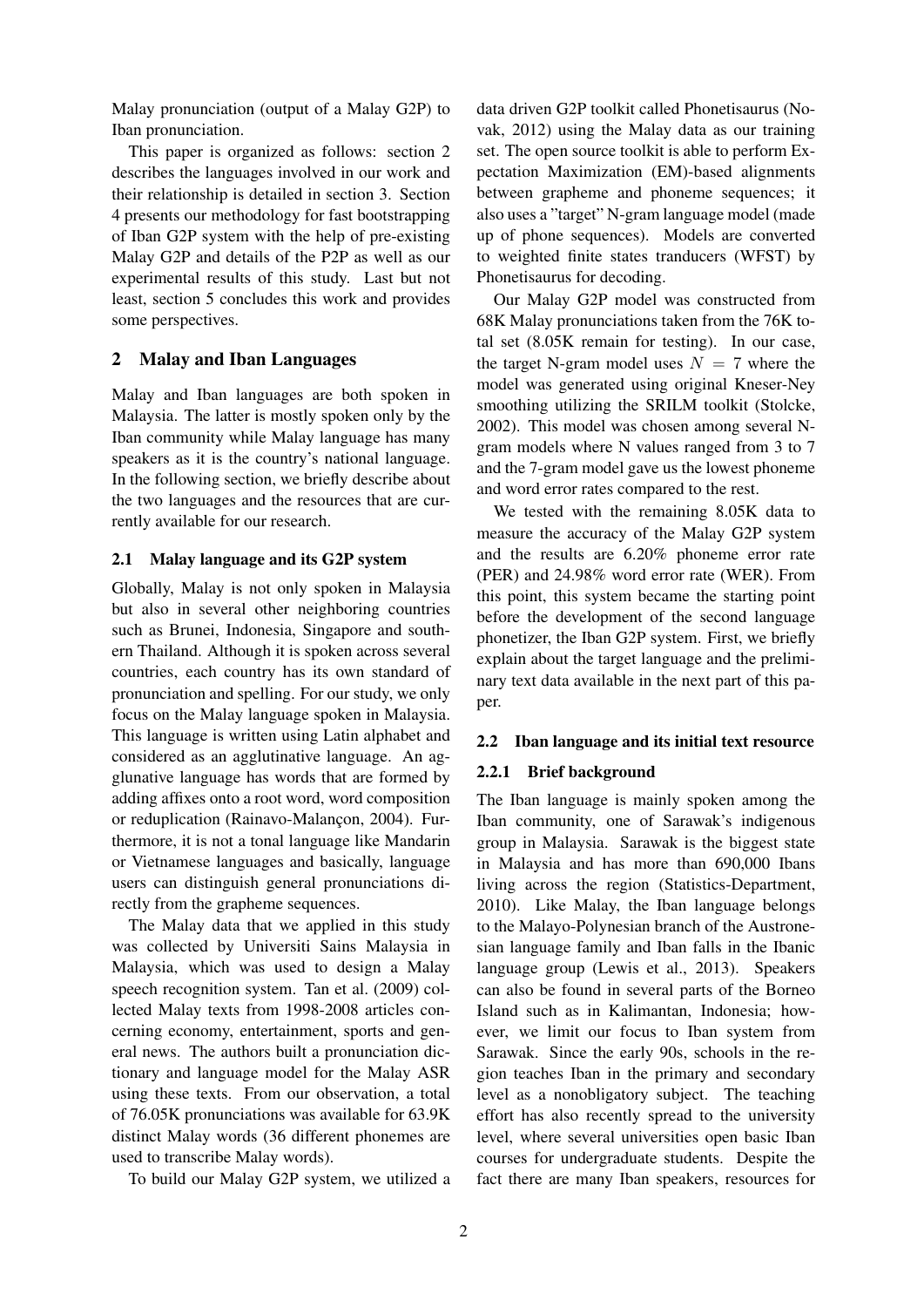human language technologies (HLTs) are still very limited. Thus, we view this language as a very under-resourced language for technology applications.

#### 2.2.2 Text resources

We began an Iban text collection campaign in November 2012: a total of 7000 articles was extracted from a local newspaper through its website. Articles dated from 2009 (the year when Iban articles started to be published online) to 2012, were mostly on general news, entertainment and sports. These articles were compiled and normalized. The steps in the text normalization process included removing HTML tags, changing numbers to words, converting commonly used abbreviations such as Apr. for April, Dr. for *Doktor* , Kpt. for *Kapten* and Prof. for *Profesor*, spliting paragraphs to sentences and removing punctuation marks except for '-'. For the latter step, we treated words "tied" with '-' as a single item. In Iban as well as in Malay, these words are categorized as reduplication or *jaku pengawa betandu penuh* in Iban. It is common that words are duplicated to form plurals and new words. Plurals are, for example, *bup-bup* or *rumah-rumah* or new words, such as, *bebaibai*, *diuji-uji*, *ngijap-ngijapka* and *beberap-berap* where these words are categorized as partial reduplication. The final normalization step was to convert all capital words to lower case. After the text normalization process completed, we obtained approximately 2.08 M words. Based on this newly acquired corpus and the Malay corpus, we carried out a study on the relationship between Iban and Malay languages.

# 3 Malay-Iban relationship

#### 3.1 Phonology

According to a reference manual written by the Centre of Curriculum and Sarawak Education Department (Education-Department, 2007), the Iban system is said to be influenced by the Malay system in terms of phonology, morphology and syntax. Omar (1981) provided the first description of the language in 1981 where among her work included the classifications of phonemes for Iban. There are 19 consonants (including semivowels), 6 vowels and 11 vowel clusters. Meanwhile for Malay, Tan et al. (2009) referred to Maris (1979)'s classification of Malay sounds. Based on Maris' work, there are 27 consonants, 6 vowels and 3

diphthongs. From the descriptions made by Omar and Maris, we carried out a comparative study between Malay and Iban phonemes.

| Iban vs.          | Phonemes                                                                |  |
|-------------------|-------------------------------------------------------------------------|--|
| Malay             |                                                                         |  |
|                   | Consonants: $p$ , $b$ , $m$ , $w$ , $t$ , $d$ , $n$ , $f$ , $d$ , $f$ , |  |
| Common            | s, l, r, p, j, k, g, n, h, ?                                            |  |
|                   | Vowels : $a,e,9,i,0,u$                                                  |  |
|                   | V. Clusters: ai, au                                                     |  |
|                   | (only appear in Malay)                                                  |  |
| <b>Difference</b> | Consonants: $f, v, \theta, z, x, y, \delta, \beta$                      |  |
|                   | (only appear in Iban)                                                   |  |
|                   | V. Clusters : ui, ia, ea, ua, oa, iu, ia,                               |  |
|                   | $u_{\theta,0}$                                                          |  |

Table 1: *Iban and Malay common and different phonemes*

In Table 1, we present the common and different Malay and Iban consonants, vowels and vowel clusters. It is observed that Iban is a subset of Malay consonants and vowels. However, the same could not be said for Iban vowel clusters. These vowel clusters appear as variations in Iban pronunciations and we found that only two of the Iban vowel clusters, /ai/ and /au/ matched with Malay diphthongs, /aj/ and /aw/, respectively. Our next example of Iban words (refer to Table 2) also show that the missing vowel clusters are not expressed in the spellings (grapheme sequences). Hence, it is clear that a Malay G2P will produce incorrect phoneme sequences for Iban words due to the missing phonemes.

| Vowel clusters | Phoneme and grapheme   |  |  |
|----------------|------------------------|--|--|
|                | sequences              |  |  |
| /ai/           | /kumbai/ $\sim$ kumbai |  |  |
| /ui/           | /ukui/ $\sim$ ukui     |  |  |
| /ia/           | /kia?/ $\sim$ kiak     |  |  |
| /ea/           | /rumeah/ $\sim$ rumah  |  |  |
| /ual           | /kuap/ $\sim$ kuap     |  |  |
| /0a/           | /menoa/ $\sim$ menua   |  |  |
| /iu/           | /niup/ $\sim$ niup     |  |  |
| /au/           | /tawn/ $\sim$ taun     |  |  |
| /iə/           | /bilia?/ $\sim$ bilik  |  |  |
| $\mu$          | /puən/ $\sim$ pun      |  |  |
| /oə/           | $/b$ oa?/ $\sim$ buk   |  |  |

Table 2: *Iban vowel clusters with the related grapheme and phoneme sequences*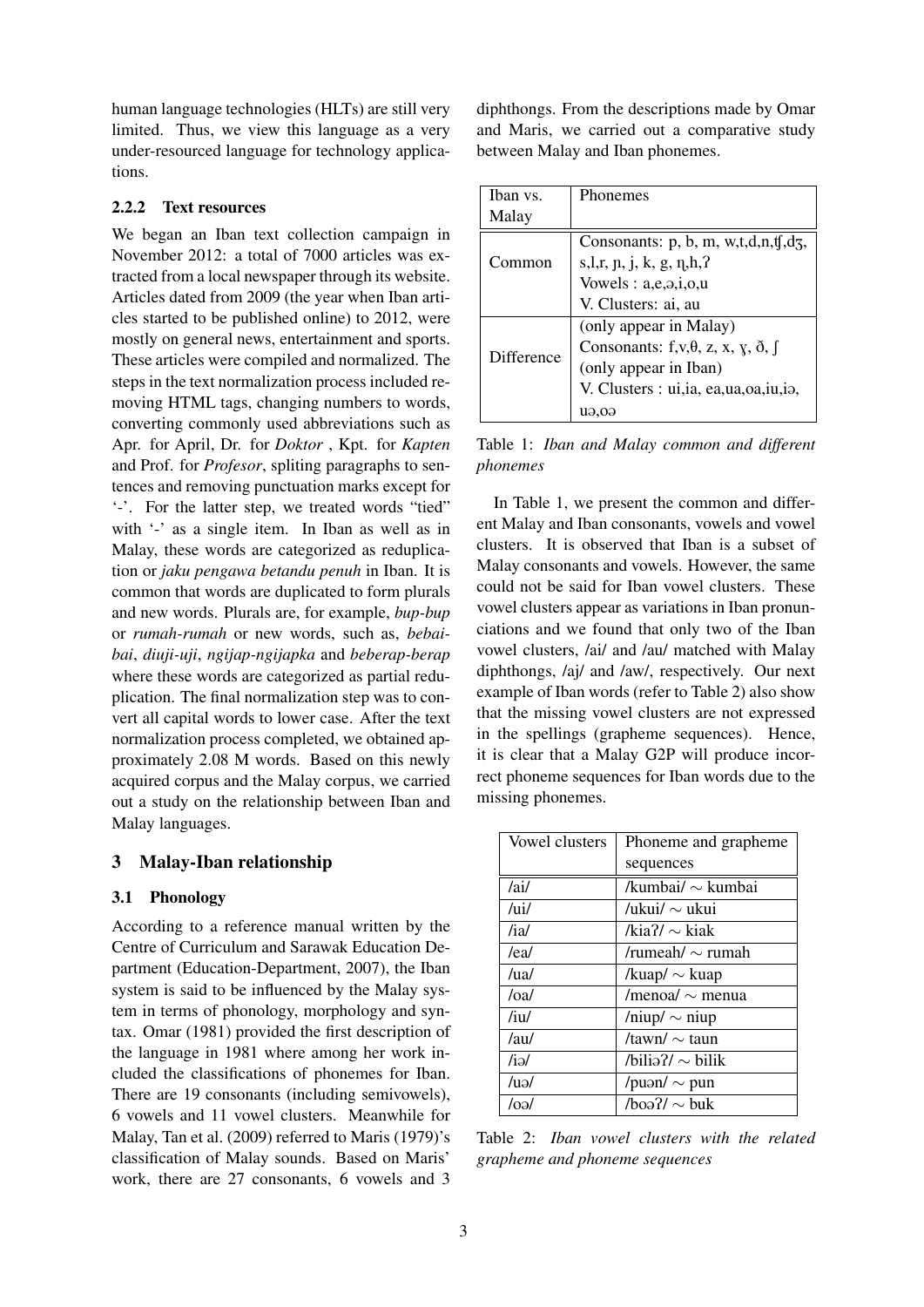#### 3.2 Orthography

Orthography relates to the standard writing system for a particular language. Both Malay and Iban are written using latin alphabets and their orthography system is closely related. Ng et al. (2009) investigated their orthographic similarity i.e; finding cognates and non-cognates between Malay and Iban. They applied several methods such as the Levenshtein distance (Levenshtein, 1966) in order to estimate the distances on 200 word pairs. Chosen words were translations of a Swadesh list (Swadesh, 1952), which is a common reference created for linguists to study relationships between languages. Ng et al. (2009) discovered that Iban has the highest cognate percentage of 61% with Malay compared to other Sarawak languages like Kelabit, Melanau and Bidayuh. From this observation, we investigated, at a larger scale, the pronunciation similarity between Iban and Malay words that have the same surface form.

There are 36,358 distinctive words in our Iban texts. From this lexicon, we identified words (surface forms) that match in both Malay and Iban lexicons. Table 3 shows that more than thirteen thousand words are shared between Malay, Iban and also surprisingly English. After removing words included in the CMU English pronunciation dictionary, the number of Malay-Iban common surface forms is 8,472 words.

| Corpus       | Vocab.<br>size | Identical words |             |  |
|--------------|----------------|-----------------|-------------|--|
|              |                | with English    | w/o English |  |
| Malay        | 76,050         | 13,774          | 8,472       |  |
| <b>I</b> ban | 36,358         |                 |             |  |

Table 3: *Number of identical (same surface form) words found in our Iban and Malay lexicons*

Conclusively, 23% (8,472) of our Iban vocabulary is shared with Malay, 19% (6,707) with English, while the remaining 58% (21,179) purely belong to the Iban language. In other words, 42% of this lexicon is found shared not only with one, but, with two languages, English and Malay. This gave us an idea of language contact and code switching issues related to Iban language.

# 3.3 Measuring Malay-Iban pronunciation distance

To measure pronunciation distances, our concern was on Malay-Iban common surface forms only.

The purpose was to study what was the minimum cost to transform a Malay phoneme sequences to an Iban one. We chose Levenshtein distance as the estimation method following the study by Heeringa and de Wet (2008). To carry out this investigation, we selected 100 most frequent common surface forms and prepared the pronunciation transcripts. Malay G2P was employed to generate an initial pronunciation transcript for Iban and the transcript was later post-edited by a native speaker.

The Levenshtein distance was computed for all 100 pronunciation pairs. As a result, we obtained 17% of errors (phoneme Insertions, Substitutions, Deletions) between Malay and Iban pronunciations but we found out that 47% of the Malay pronunciations were kept unchanged for Iban! This result confirms that the use of a Malay G2P is probably a good starting point to bootstrap an Iban G2P system. To put this result in perspective, we quote the work of Heeringa and de Wet (2008) who measured the average distance between Afrikaans and Dutch pronunciations and found that it was significantly smaller than between Afrikaans and Frisian ; as well as between Afrikaans and German.

| No. | Words | Iban     | Malay                             |
|-----|-------|----------|-----------------------------------|
| 1   | ke    | /kə/     | /kə/                              |
| 2   | nya   | $/na$ ?/ | / $\pi$ / $\pi$ / $\pi$ / $\pi$ / |
| 3   | iya   | /ijal    | /ijal                             |
| 4   | ba    | $/ba$ ?/ | /ba/                              |
| 5   | dua   | /duwa/   | /duwa/ or /duwa/                  |
| 6   | sida  | /sida?   | /sida/                            |
| 7   | puluh | /puluəh/ | /puloh/                           |
| 8   | raban | /raban/  | /raban/                           |
| 9   | lalu  | /lalu/   | /lalu/                            |
| 10  | orang | /urang/  | /orang/                           |

Table 4: *Example of ten words with phoneme sequences for Iban and Malay*

Table 4 shows an example of words and their corresponding Malay / Iban phoneme sequences. We analyzed several phonemes that were frequently substituted and inserted in the Malay-to-Iban transformation process. The phoneme /o/ is frequently substituted with  $\lambda$ u<sup>2</sup>, for example, the word *puluh* in Table 4 is transcribed as /puloh/ in Malay while in Iban, it is /puluah/. This substitution occurred due to the vowel cluster /uo/ in Iban utterance. Also, we found out that phoneme /e/ was frequently substituted by /io/ in sequences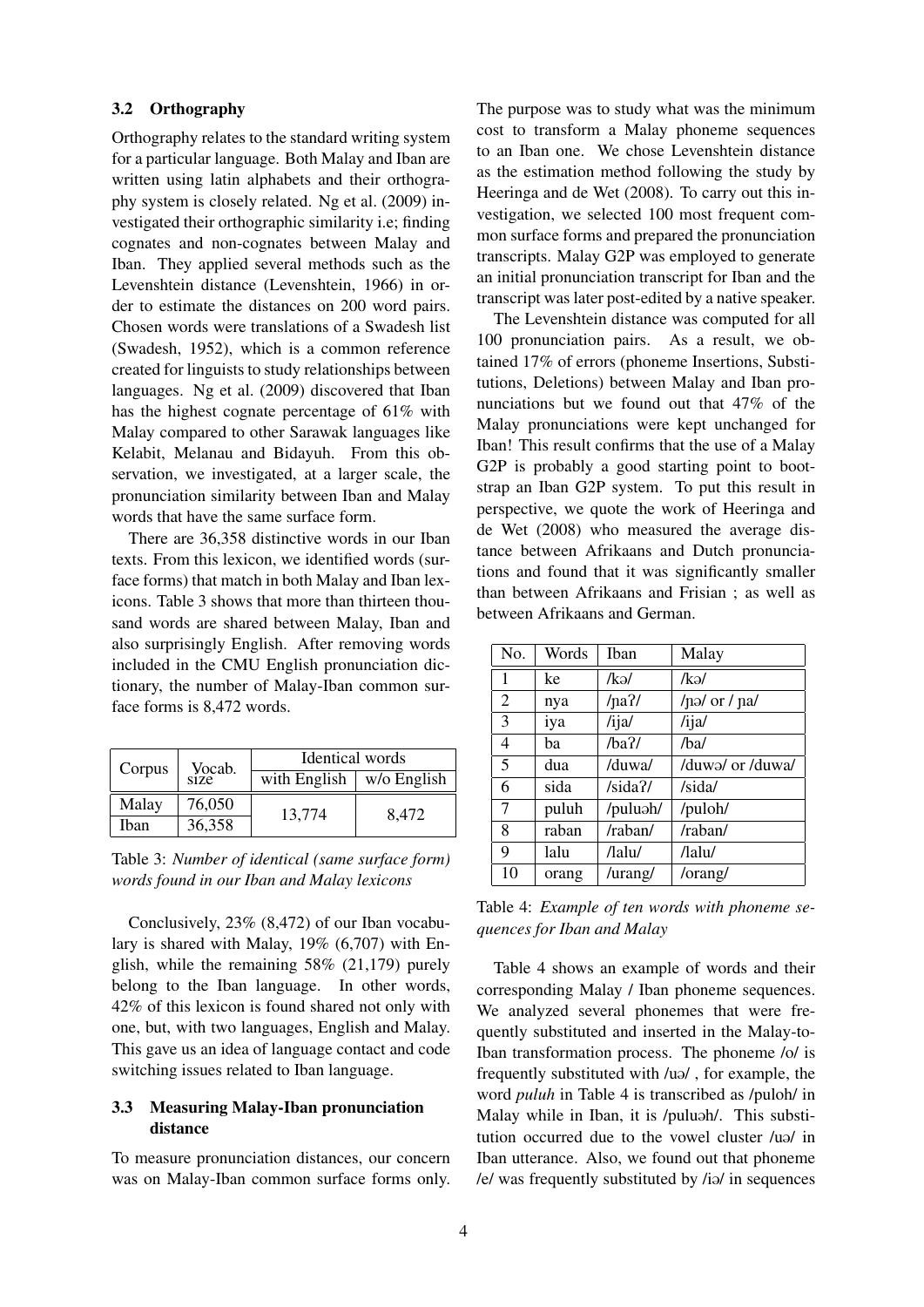such as /posiser/ in Malay to /posisior/ in Iban for the word *pesisir*. The glottal stop /?/ was inserted at almost all words ending with a vowel. As an example, *kepala* transcribed as /kopala/ in Malay needs a glottal stop at the final vowel to transform to /k@palaP/ and another example, *nya*, changes from  $/na/$  to  $/na?$ .

To summarize, this preliminary study on Malay-Iban pronunciation distance suggested that the Malay G2P system can be used as a basis for transcribing Iban words. The suggestion was also supported by the closeness of these two languages based on phonological and orthographical aspects particularly for Malay-Iban cognates. However, we need to investigate the Malay G2P performance on non-related / non-common words specifically, the "pure" Iban words in the lexicon. The strategy is detailed and experimented in the following section.

# 4 Obtaining Iban G2P training data via post-editing the Malay G2P output

# 4.1 Methodology

Our proposed methodology involves the following process:

- Choose two different development sets of common Malay-Iban and pure Iban words, from the Iban vocabulary.
- Apply Malay G2P model on each set to obtain initial phoneme sequences.
- Post edit Malay G2P outputs to produce correct Iban pronunciations and measure time taken to complete this phase.
- Train Iban pronunciations from previous step as a first Iban G2P system (using Phonetisaurus)
- Run and evaluate both Malay and Iban G2P systems on new Iban test set

We chose two sets of 500 most frequent Iban words (500 common Malay-Iban and 500 pure Iban words) and then applied our Malay G2P system to convert words into phoneme sequences. Then, a native speaker manually edited the output to obtain correct sequences for Iban. Moreover, we identified phonemes that were frequently substituted or inserted during the process and measured the phoneme and word (sequence) error rates using a scoring toolkit by the National Institute of Standards and Technology (NIST, 2010). Thereafter, we combined the post-edited transcripts into one list and trained our first Iban G2P system.

Upon achieving this, we selected another two sets of different words from the Iban vocabulary to evaluate the Malay G2P again and the new Iban G2P system. The two sets contain second 500 most frequent Iban words (500 common Malay-Iban and 500 pure Iban words).

#### 4.2 G2P output evaluation

| Phonetizer                                                                                                           | Corpus            | <b>PER</b> | WER    | Post-edit |
|----------------------------------------------------------------------------------------------------------------------|-------------------|------------|--------|-----------|
|                                                                                                                      |                   | $(\%)$     | $(\%)$ | (mins)    |
| Malay G2P                                                                                                            | 500 <sub>IM</sub> | 6.52       | 27.2   | 30        |
|                                                                                                                      | 500 <sub>I</sub>  | 15.8       | 56.0   | 42        |
| Iban G2P                                                                                                             | 500 <sub>IM</sub> | 13.6       | 44.2   | 45        |
|                                                                                                                      | 500 <sub>I</sub>  | 8.2        | 31.8   | 32        |
| Iban P2P                                                                                                             | 500 <sub>IM</sub> | 16.6       | 53.5   |           |
|                                                                                                                      | 500 <sub>I</sub>  | 7.3        | 31.9   |           |
| $M_{\text{max}}$ , $TM$ $L_{\text{max}}$ , $M_{\text{max}}$ , $M_{\text{max}}$ , $M_{\text{max}}$ , $M_{\text{max}}$ |                   |            |        |           |

Note: IM for common Malay-Iban words and I for pure Iban words

Table 5: *Malay G2P and Iban G2P systems (+ Iban P2P) peformance for an Iban phonetisation task*

Our first 1000 sequences generated by the Malay G2P scored at 11.88% PER and 48.9% WER. The scoring was based on the post-edited transcript that was completed by the native within 1 hour and 34 minutes. Now, Table 5 presents the evaluation results of our Iban G2P output and of Malay G2P, for comparison which was done on a second 1000 words data set. The test sets,  $500<sub>IM</sub>$ and  $500<sub>I</sub>$ , were taken from the second most frequent items in the Iban lexicon. The values presented are phoneme error rate (PER), word error rate (WER) and post-editing effort in minutes. Based on these results, we discovered that the Malay G2P system performed best for Malay-Iban matching words and the result is consistent with Malay G2P performance on Malay test set. On the other hand, the Iban G2P system gave better results for pure Iban words. Despite of the small amount of data used to train the Iban G2P (1000 sentences), it was able to perform less than 10% PER. The time spent to correct Iban G2P output was also less for pure Iban words compared to the post-editing effort for Malay G2P output. However, the Iban G2P system seems to be not suitable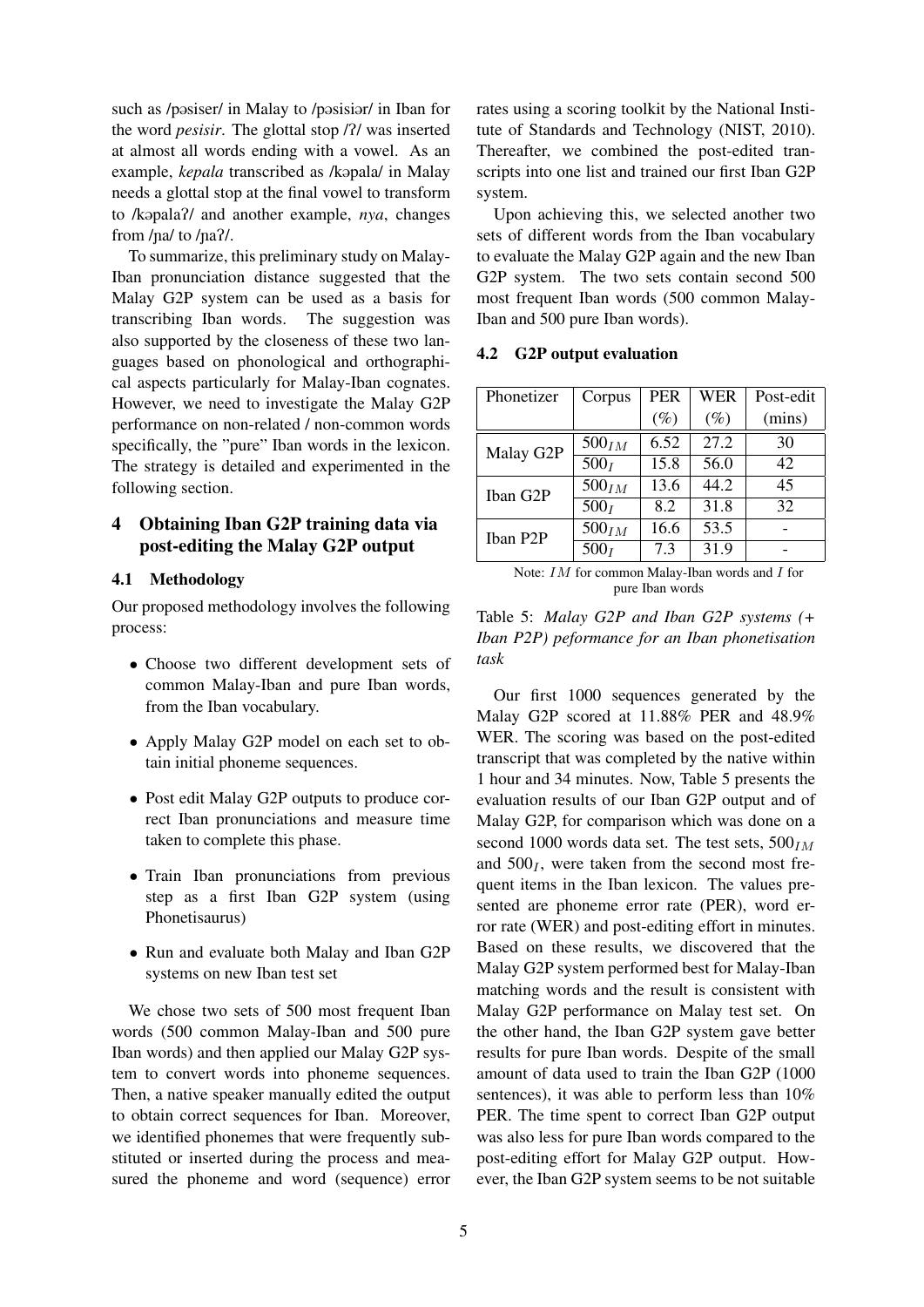to phonetize common Malay-Iban words (PER increases from 6.52 % to 13.6 %).

We examined in detail on each G2P outputs to find wrongly substituted and deleted phonemes. In the case of pure Iban words test results, Malay G2P substituted phonemes /uə/, /iə/, /ea/, with /o/, /e/ and /a/, respectively, while the glottal stop /P/ and phoneme /r/ were missed out. Meanwhile, Iban G2P substituted phonemes /ə/ for /e/, /iə/ for  $\frac{1}{4}$ ,  $\frac{1}{4}$   $\frac{1}{4}$  for  $\frac{1}{4}$   $\frac{1}{4}$   $\frac{1}{4}$   $\frac{1}{4}$   $\frac{1}{4}$  for  $\frac{1}{4}$   $\frac{1}{4}$   $\frac{1}{4}$   $\frac{1}{4}$   $\frac{1}{4}$   $\frac{1}{4}$   $\frac{1}{4}$   $\frac{1}{4}$   $\frac{1}{4}$   $\frac{1}{4}$   $\frac{1}{4}$   $\frac{1}{4}$   $\frac{1}{4}$   $\$ that the glottal stop was inaccurately inserted. As for the Malay-Iban common words results, similar phonemes were wrongly predicted by both G2P systems. However, Malay G2P conversion was more accurate compared to Iban G2P because many original phoneme sequences were retained for Iban due to Malay word adoption (e.g; words such as *parlimen* (parliament), *menteri* (minister) and *muzik* (music)). For pure Iban words, Iban G2P gave better sequences because it included vowel clusters (combined Malay phonemes) that were missing in the initial Malay G2P.

# 4.3 Converting pure Iban words using P2P system

Apart from the phonetization tasks by G2P models, we also developed P2P system and conducted phonetization tasks using P2P phonetizer. Recalling our Malay G2P outputs which was later postedited to get data for Iban G2P system, we took these outputs and the corrected pronunciations as the training corpus for an Iban P2P system.

For experimentation, the 1000 pairs of phoneme sequences were randomized and then divided into 10 portions. Later, we built ten systems with different training data sizes (add one portion to training set after each model developed) and evaluated the systems on pure Iban words.

All phone error rates acquired from applying the G2P and P2P systems were plotted as shown in Figure 1 (see non-dotted line). The results are between 6.4% to 7.6% and found to be rather stable for the P2P model. Also on the same graph, we plotted PERs that were obtained by applying 10 Iban G2P systems of different training data sizes where each system had the same Iban phoneme sequences as in each P2P system. Based on our results, the G2P systems gave worse results compared to the P2P systems' results. Unlike the slightly unstable P2P results, phone accuracy improved gradually after adding more data in the G2P. Finally, using 1000 words for training, Iban P2P and G2P systems' PER results are quite close and both systems have equal WER (31.9% - see also last line of table 5).

# 4.4 Phonetization of our whole Iban lexicon and final evaluation

Given results obtained, we decided to build the pronunciation lexicon for Iban using both G2P modules (Malay and Iban). The strategy was as follows: the Malay G2P phonetizes all Malay-Iban common words while the Iban G2P phonetizes all pure Iban words. In total, we phonetized 29,651 words (Iban-English not included) automatically. This lexicon can be used for further ASR or TTS system development. In addition to this phonetization task, we also developed a second lexicon using one of the P2P modules from previous experiments as explained in section 4.3. We chose the P2P that contains 1000 phoneme pairs (Malay-Iban phonemes) to phonetize only pure Iban words and we kept Malay G2P to phonetize Malay-Iban common words.

As a final evaluation, we post-edited 2000 random outputs taken from both lexicon. In this random set, there are 1426 pure Iban words and 574 Malay-Iban common words. The random outputs scored at 8.1% PER and 29.4% WER based on the G2P strategy, whereas the results from the P2P strategy are 10.2% PER and 38.1% WER.

Compared to our previous experimental results as shown in Table 5, our strategy to phonetize the Iban lexicon using G2Ps actually gave favourable outputs. Although the error rates are not the lowest, they are also not the worst. The PER falls in the range between 6.52% (Malay G2P score) and 8.2% (Iban G2P score) and WER in between 27.2% and 31.8%. Unfortunately, the P2P strategy returned lower accuracy values compared to the G2P strategy results. Table 6 presents a summary of the Malay and Iban phonetizers and their performances. In summary, the Iban G2P and P2P performances on Iban lexicon are a little worse than those of Malay G2P on Malay test set ( 6.2% PER; see Section 2.1).

# 5 Conclusions and future work

In this paper, we described the language contact between a local dominant language Malay and an under-resourced language from the same family, Iban. This study involved the comparison of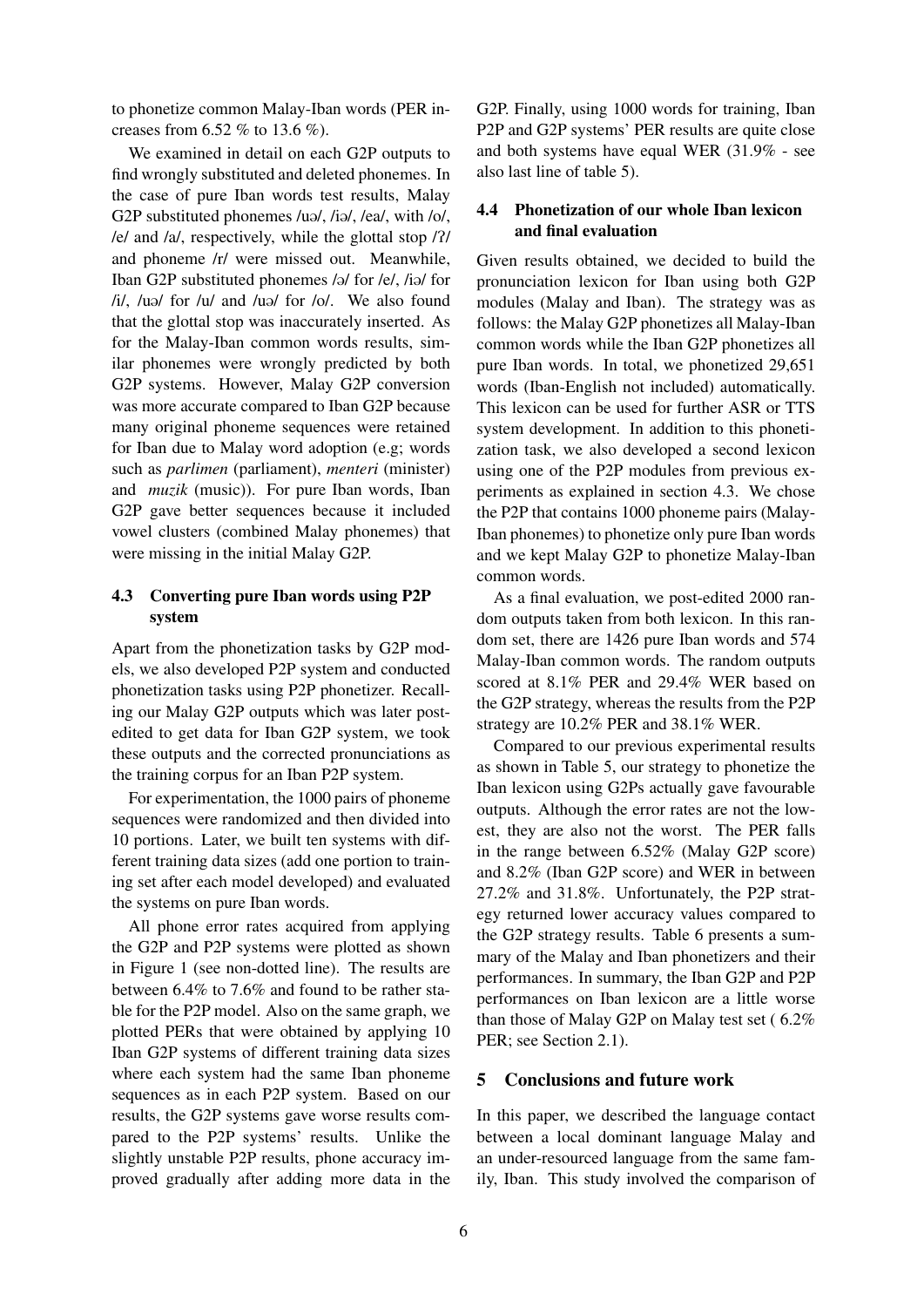

Figure 1: Phonetization results for 500 pure Iban words (*I*) obtained by employing different sizes of G2P and P2P models. Malay G2P (round dots) result is also plotted on the graph as our baseline study.

| Phonetizer | #words       | <b>PER</b> | <b>WER</b> |
|------------|--------------|------------|------------|
| Malay G2P  | 8050 (Malay) | 6.2        | 24.98      |
| Iban G2P   | 2000 (Iban)  | 8.1        | 29.4       |
| Iban P2P   |              | 102        | 38.1       |

Table 6: *Performance of Malay and Iban phonetizers. Measurement based on percentage (%) .*

Malay and Iban phonemes and pronunciation distance measurement on Malay-Iban common surface forms using the Levenshtein distance method. Due to our findings on the Malay-Iban connection, we built our first Iban G2P using post-edited Malay G2P output which, was done in less than 2 hours of manual post-editing by a native speaker.

Our preliminary results on two testing sets revealed that the two phonetizers, Malay and Iban G2Ps, are necessary to handle different word groups (Malay-Iban or pure Iban words). Thus, both Malay and Iban G2Ps were used in our attempt to produce the first Iban pronunciation lexicon. Besides that, we also employed Malay G2P and Iban P2P as our second strategy to obtain the lexicon.

To compare sample outputs with the post-edited list, we selected 2000 random phoneme sequences from the G2P and P2P outputs. We discovered that the G2P (results : 8.1% PER and 29.4% WER) is more accurate than the P2P. However, both Iban G2P and P2P performed lower than the Malay G2P.

As a continuation work on Iban phonetizers, our

next research focus will be on tying Malay G2P and Iban P2P as a potential way to reduce the "knowledge gap" between Malay and Iban pronunciations. At the moment, the Malay G2P suits better for phonetizing Malay-Iban common words. While results on 2000 sample outputs from the Iban lexicon are not in favour of Iban P2P, the phonetizer did give higher accuracies compared to G2P phonetizers in our initial testings on pure Iban words. Hence, a suitable tying approach such as weighted finite states transducers, for example, could probably improve our phonetizer's accuracy. Besides that, our future goal is to build an Iban ASR system using Malay acoustic models and our new Iban pronunciation lexicon.

#### References

- Sarawak Education-Department, 2007. *Sistem Jaku Iban di Sekula*. Sarawak, Malaysia, 1st edition.
- W. Heeringa and F. de Wet. 2008. The origin of afrikaans pronunciation: a comparison to west germanic languages and dutch dialects. In *Proceedings of Conference of the Pattern Recognition Association of South Africa*, pages 159–164.
- V. I. Levenshtein. 1966. Binary codes capable of correcting deletions, insertions and reversals. In *Soviet Physics-Doklady*, volume 10, pages 707–710.
- M. P. Lewis, Gary F. Simons, and Charles D. Fennig. 2013. Ethnologue : Languages of the world, sil international. available at : http://www.ethnologue.com.